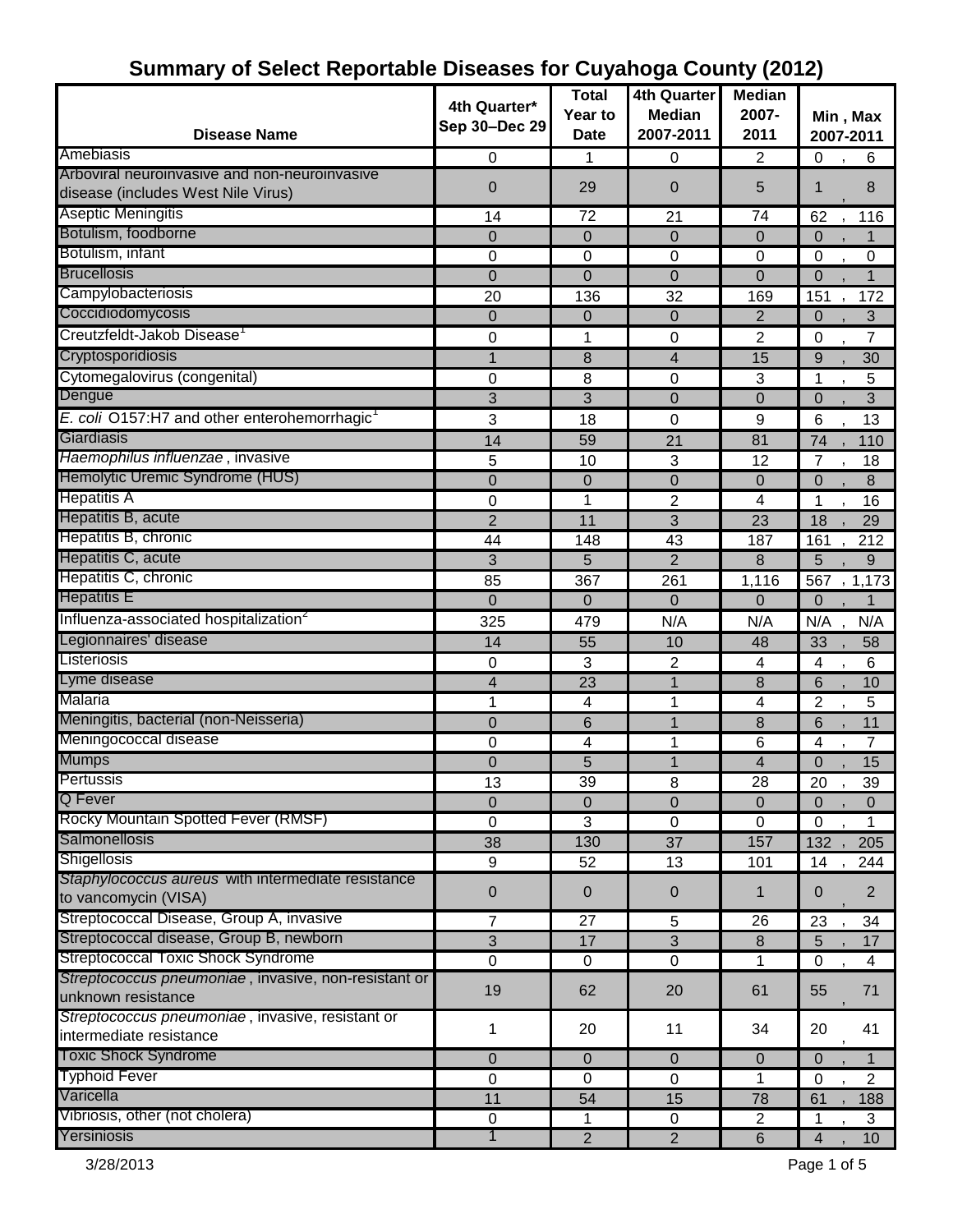| <b>Disease Name</b>                                      | 4th Quarter*<br>Sep 30-Dec 29 | <b>Total</b><br>Year to<br><b>Date</b> | <b>4th Quarter</b><br><b>Median</b><br>2007-2011 | <b>Median</b><br>2007-<br>2011 |                | Min, Max<br>2007-2011 |
|----------------------------------------------------------|-------------------------------|----------------------------------------|--------------------------------------------------|--------------------------------|----------------|-----------------------|
| Amebiasis                                                | 0                             | $\Omega$                               | 0                                                | 0                              | 0              | 4                     |
| Arboviral neuroinvasive and non-neuroinvasive            |                               |                                        |                                                  |                                |                |                       |
| disease (includes West Nile Virus)                       | $\mathbf 0$                   | 15                                     | 0                                                | $\overline{2}$                 | $\Omega$       | 3                     |
| Aseptic Meningitis                                       | 9                             | 39                                     | 14                                               | 40                             | 34             | 57                    |
| Botulism, foodborne                                      | $\mathbf 0$                   | $\mathbf 0$                            | 0                                                | $\mathbf 0$                    | $\Omega$       | 1                     |
| Botulism, infant                                         | 0                             | 0                                      | 0                                                | 0                              | 0              | 0                     |
| <b>Brucellosis</b>                                       | $\mathbf 0$                   | $\mathbf 0$                            | 0                                                | $\mathbf 0$                    | $\Omega$       | $\Omega$              |
| Campylobacteriosis                                       | 10                            | 86                                     | 23                                               | 113                            | 110            | 130                   |
| Coccidiodomycosis                                        | $\mathbf 0$                   | $\overline{0}$                         | $\mathbf 0$                                      | 2                              | $\Omega$       | 3                     |
| Creutzfeldt-Jakob Disease <sup>1</sup>                   | 0                             | 1                                      | 0                                                | $\overline{2}$                 | 0              | 7                     |
| Cryptosporidiosis                                        | 1                             | 6                                      | $\overline{2}$                                   | 10                             | 5              | 19                    |
| Cytomegalovirus (congenital)                             | 0                             | 3                                      | 0                                                | 1                              | 1              | $\overline{2}$        |
| Dengue                                                   | 3                             | 3                                      | $\overline{0}$                                   | $\mathbf 0$                    | $\mathbf 0$    | 3                     |
| E. coli O157:H7 and other enterohemorrhagic <sup>1</sup> | 1                             | 13                                     | 0                                                | 7                              | 5              | 10                    |
| Giardiasis                                               | $\overline{2}$                | 20                                     | 11                                               | 54                             | 31             | 61                    |
| Haemophilus influenzae, invasive                         | $\overline{2}$                | $\overline{7}$                         | $\overline{c}$                                   | $\boldsymbol{9}$               | 5              | 13                    |
| Hemolytic Uremic Syndrome (HUS)                          | $\mathbf 0$                   | 0                                      | $\overline{0}$                                   | $\mathbf 0$                    | $\mathbf 0$    | $\overline{7}$        |
| <b>Hepatitis A</b>                                       | 0                             | 1                                      | 1                                                | 3                              | 1              | 14                    |
| Hepatitis B, acute                                       |                               | $\overline{7}$                         | $\overline{2}$                                   | 12                             | 10             | 14                    |
| Hepatitis B, chronic                                     | 17                            | 62                                     | 20                                               | 88                             | 62             | 110                   |
| Hepatitis C, acute                                       | $\overline{2}$                | $\overline{2}$                         | 1                                                | $\overline{2}$                 |                | 5                     |
| Hepatitis C, chronic                                     | 35                            | 155                                    | 104                                              | 428                            | 232            | 455                   |
| <b>Hepatitis E</b>                                       | $\Omega$                      | $\mathbf 0$                            | $\overline{0}$                                   | $\Omega$                       | $\mathbf 0$    | $\mathbf{1}$          |
| Influenza-associated hospitalization <sup>2</sup>        | 182                           | 269                                    | N/A                                              | N/A                            | N/A            | N/A                   |
| Legionnaires' disease                                    | 10                            | 35                                     | $\overline{7}$                                   | 28                             | 20             | 36                    |
| Listeriosis                                              | 0                             | $\overline{2}$                         | 1                                                | 3                              | 3              | 3                     |
| Lyme disease                                             | $\overline{2}$                | 14                                     | 1                                                | 5                              | 3              | 9                     |
| Malaria                                                  | 0                             | 3                                      | 0                                                | $\overline{2}$                 | 1              | $\overline{2}$        |
| Meningitis, bacterial (non-Neisseria)                    | $\Omega$                      | 5                                      | 0                                                | 3                              | $\overline{2}$ | 4                     |
| Meningococcal disease                                    | 0                             | $\overline{2}$                         | 0                                                | 2                              | $\mathbf 0$    | 3                     |
| <b>Mumps</b>                                             | $\boldsymbol{0}$              | 3                                      | $\overline{1}$                                   | $\overline{2}$                 | $\mathbf 0$    | 14                    |
| Pertussis                                                | 12                            | 33                                     | 6                                                | $\overline{25}$                | 15             | 33                    |
| <b>Q</b> Fever                                           | $\Omega$                      | $\mathbf 0$                            | 0                                                | $\mathbf 0$                    | 0              | $\Omega$              |
| Rocky Mountain Spotted Fever (RMSF)                      | 0                             | $\overline{c}$                         | 0                                                | $\mathbf 0$                    | $\mathbf 0$    | 1                     |
| Salmonellosis                                            | 26                            | 84                                     | 23                                               | 99                             | 79             | 138                   |
| Shigellosis                                              | 4                             | 41                                     | 10                                               | 25                             | 9              | 114                   |
| Staphylococcus aureus with intermediate resistance       |                               |                                        |                                                  |                                |                |                       |
| to vancomycin (VISA)                                     | 0                             | $\mathbf 0$                            | $\pmb{0}$                                        | 1                              | 0              | $\overline{2}$        |
| Streptococcal Disease, Group A, invasive                 | 3                             | 15                                     | 3                                                | 15                             | 10             | 22                    |
| Streptococcal disease, Group B, newborn                  | $\sqrt{2}$                    | $\overline{4}$                         | 0                                                | 5                              | 1              | 6                     |
| <b>Streptococcal Toxic Shock Syndrome</b>                | 0                             | $\mathbf 0$                            | $\mathbf 0$                                      | 1                              | 0              | $\overline{2}$        |
| Streptococcus pneumoniae, invasive, non-resistant or     |                               |                                        |                                                  |                                |                |                       |
| unknown resistance                                       | 13                            | 37                                     | 10                                               | 32                             | 27             | 45                    |
| Streptococcus pneumoniae, invasive, resistant or         |                               |                                        |                                                  |                                |                |                       |
| intermediate resistance                                  | 1                             | 11                                     | 7                                                | 22                             | 13             | 30                    |
| <b>Toxic Shock Syndrome</b>                              | $\Omega$                      | $\Omega$                               | 0                                                | $\Omega$                       | $\Omega$       |                       |
| <b>Typhoid Fever</b>                                     | $\mathbf 0$                   | $\mathbf 0$                            | $\overline{0}$                                   | 1                              | $\mathbf 0$    | $\overline{2}$        |
| Varicella                                                | 8                             | 39                                     | 14                                               | 60                             | 52             | 120                   |
| Vibriosis, other (not cholera)                           | 0                             | 1                                      | $\pmb{0}$                                        | 1                              |                | 3                     |
| Yersiniosis                                              |                               | 1                                      | 1                                                | 4                              | 3              | 8                     |

# **Summary of Select Reportable Diseases for CCBH (2012)**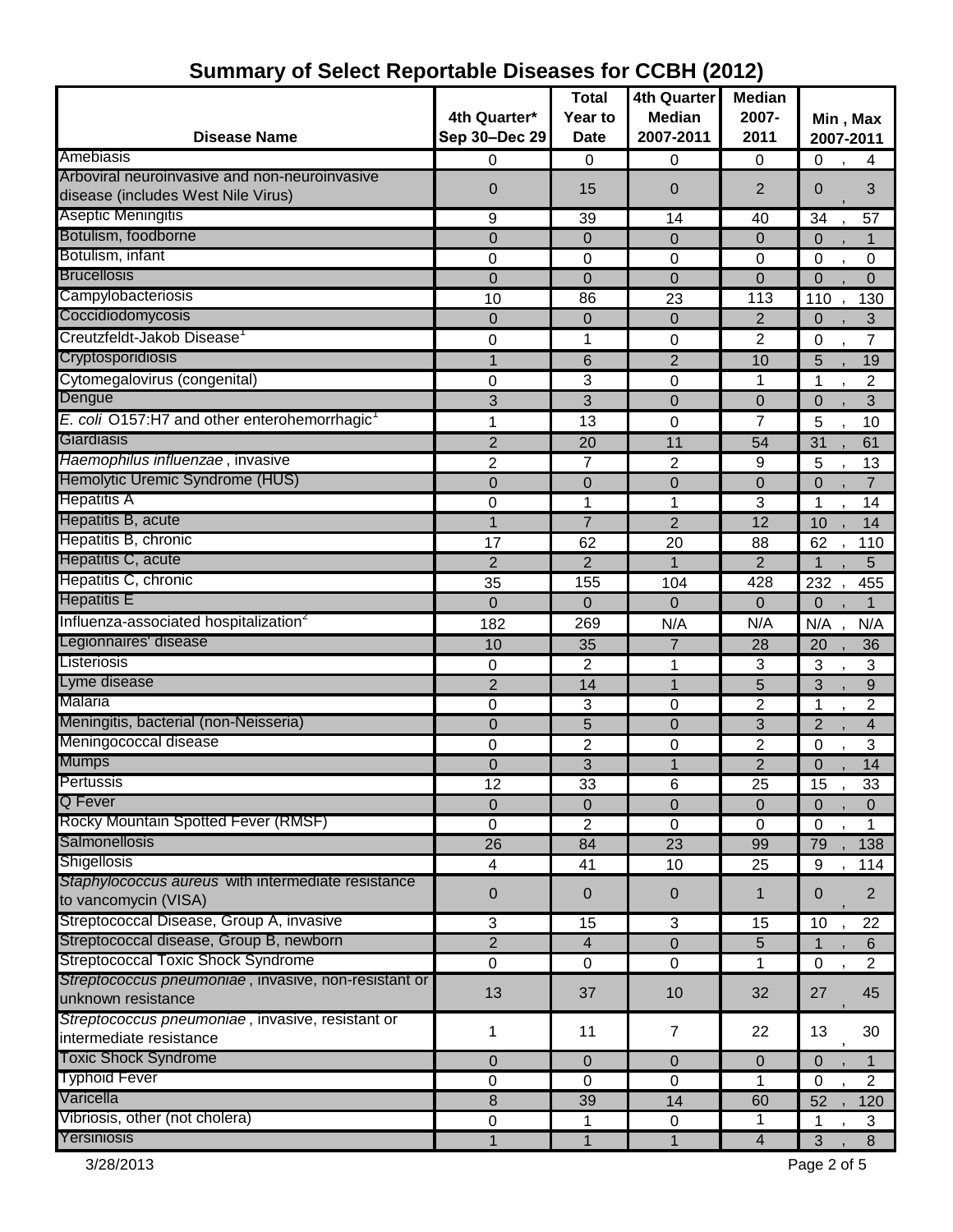| 01 OOIOOL I LOPT                                         |                  | Total                      | 4th Quarter                   | <b>Median</b>  |                |                |
|----------------------------------------------------------|------------------|----------------------------|-------------------------------|----------------|----------------|----------------|
|                                                          | 4th Quarter*     | Year to                    | <b>Median</b>                 | 2007-          | Min, Max       |                |
| <b>Disease Name</b>                                      | Sep 30-Dec 29    | <b>Date</b>                | 2007-2011                     | 2011           | 2007-2011      |                |
| Amebiasis                                                |                  |                            |                               |                |                |                |
| Arboviral neuroinvasive and non-neuroinvasive            | 0                | 1                          | 0                             | 1              | 0              | 3              |
| disease (includes West Nile Virus)                       | $\mathbf 0$      | 14                         | 0                             | 3              | 0              | $\overline{4}$ |
| <b>Aseptic Meningitis</b>                                | 5                | 31                         | $\overline{7}$                | 33             | 27             | 63             |
| Botulism, foodborne                                      | 0                | $\Omega$                   | $\Omega$                      | 0              | $\Omega$       | $\Omega$       |
| Botulism, infant                                         | 0                | 0                          | 0                             | 0              | $\mathbf 0$    | 0              |
| <b>Brucellosis</b>                                       | $\mathbf 0$      | $\mathbf 0$                | $\overline{0}$                | $\mathbf 0$    | $\Omega$       |                |
| Campylobacteriosis                                       | 10               | 46                         | 8                             | 45             | 35             | 54             |
| Coccidiodomycosis                                        | 0                | $\mathbf 0$                | 0                             | 0              | 0              | 0              |
| Creutzfeldt-Jakob Disease                                | 0                | 0                          | 0                             | 0              | 0              | 0              |
| Cryptosporidiosis                                        | 0                | $\overline{2}$             | $\overline{2}$                | 4              | 3              | 10             |
| Cytomegalovirus (congenital)                             | 0                | 5                          | 0                             | $\overline{2}$ | $\Omega$       | 3              |
| Dengue                                                   | $\mathbf 0$      | $\mathbf 0$                | 0                             | $\overline{0}$ | $\Omega$       | $\overline{0}$ |
| E. coli O157:H7 and other enterohemorrhagic <sup>1</sup> | $\overline{2}$   | 5                          | 0                             | $\overline{c}$ | 1              | 3              |
| Giardiasis                                               | 12               | 39                         | 10                            | 25             | 20             | 54             |
| Haemophilus influenzae, invasive                         | 3                | 3                          | 1                             | 3              | $\overline{2}$ | 5              |
| Hemolytic Uremic Syndrome (HUS)                          | 0                | $\mathbf 0$                | 0                             | 0              | $\overline{0}$ |                |
| <b>Hepatitis A</b>                                       | 0                | 0                          | $\mathbf 0$                   | $\overline{2}$ | 0              | $\overline{c}$ |
| Hepatitis B, acute                                       |                  | 3                          |                               | 13             | 5              | 18             |
| Hepatitis B, chronic                                     | 24               | 80                         | 21                            | 94             | 87             | 95             |
| Hepatitis C, acute                                       | 1                | 3                          |                               | 4              | $\overline{2}$ | $\overline{7}$ |
| Hepatitis C, chronic                                     | 49               | 209                        | 154                           | 661            | 326            | 703            |
| <b>Hepatitis E</b>                                       | $\Omega$         | $\mathbf 0$                | $\Omega$                      | 0              | $\Omega$       | $\Omega$       |
| Influenza-associated hospitalization <sup>2</sup>        | 135              | 198                        | N/A                           | N/A            | N/A            | N/A            |
| Legionnaires' disease                                    |                  | 20                         |                               | 22             | 12             | 23             |
| Listeriosis                                              | 4<br>$\mathbf 0$ | 1                          | $\overline{4}$<br>$\mathbf 0$ | 1              | 1              | 3              |
| Lyme disease                                             | 2                | 8                          | $\mathbf 0$                   | $\overline{2}$ | 1              | $\overline{2}$ |
| Malaria                                                  | 1                | 1                          | 1                             | 2              | 1              | 3              |
| Meningitis, bacterial (non-Neisseria)                    |                  | 1                          | 1                             | 4              | 3              |                |
| Meningococcal disease                                    | 0                | $\overline{2}$             | 1                             | 4              |                | 8<br>7         |
| <b>Mumps</b>                                             | 0                |                            |                               |                | 3              |                |
| Pertussis                                                | $\mathbf 0$      | $\overline{2}$             | $\mathbf 0$                   | $\overline{0}$ | $\mathbf 0$    | $\overline{2}$ |
| Q Fever                                                  |                  | 6                          | 2                             | 4              | 2              | 5              |
| Rocky Mountain Spotted Fever (RMSF)                      | $\mathbf 0$      | $\mathbf 0$<br>$\mathbf 0$ | $\mathbf 0$                   | $\mathbf 0$    | $\Omega$       | $\overline{0}$ |
| Salmonellosis                                            | 0                | 41                         | $\mathbf 0$<br>11             | 0<br>52        | $\Omega$       | 1              |
| Shigellosis                                              | 11               |                            | $\mathbf{3}$                  |                | 46             | 66             |
| Staphylococcus aureus with intermediate resistance       | 4                | 9                          |                               | 76             | 5              | 162            |
| to vancomycin (VISA)                                     | $\pmb{0}$        | $\pmb{0}$                  | $\pmb{0}$                     | $\mathbf 0$    | 0              | 1              |
| Streptococcal Disease, Group A, invasive                 | 4                | 12                         | 3                             | 11             | 10             | 12             |
| Streptococcal disease, Group B, newborn                  |                  | 13                         | 1                             | 4              | 2              | 11             |
| <b>Streptococcal Toxic Shock Syndrome</b>                | $\mathbf 0$      | 0                          | $\pmb{0}$                     | 0              | $\mathbf 0$    | $\overline{2}$ |
| Streptococcus pneumoniae, invasive, non-resistant or     |                  |                            |                               |                |                |                |
| unknown resistance                                       | $6\,$            | 23                         | $\bf 8$                       | 26             | 22             | 43             |
| Streptococcus pneumoniae, invasive, resistant or         | $\pmb{0}$        | 9                          | 4                             | 11             | 6              | 15             |
| intermediate resistance<br><b>Toxic Shock Syndrome</b>   |                  |                            |                               |                |                |                |
| <b>Typhoid Fever</b>                                     | $\mathbf{0}$     | $\mathbf 0$                | $\mathbf 0$                   | $\mathbf 0$    | $\Omega$       |                |
| Varicella                                                | $\mathbf 0$      | $\mathbf 0$                | $\pmb{0}$                     | $\mathbf 0$    | $\mathbf 0$    | 0              |
| Vibriosis, other (not cholera)                           | $\mathfrak{B}$   | 15                         | $\overline{4}$                | 18             | 8              | 65             |
| Yersiniosis                                              | $\mathbf 0$      | $\pmb{0}$                  | $\pmb{0}$                     | 0              | 0              | 1              |
|                                                          | 0                | 1                          | $\pmb{0}$                     | $\overline{2}$ | 1              | 6              |

### **Summary of Select Reportable Diseases for City of Cleveland (2012)**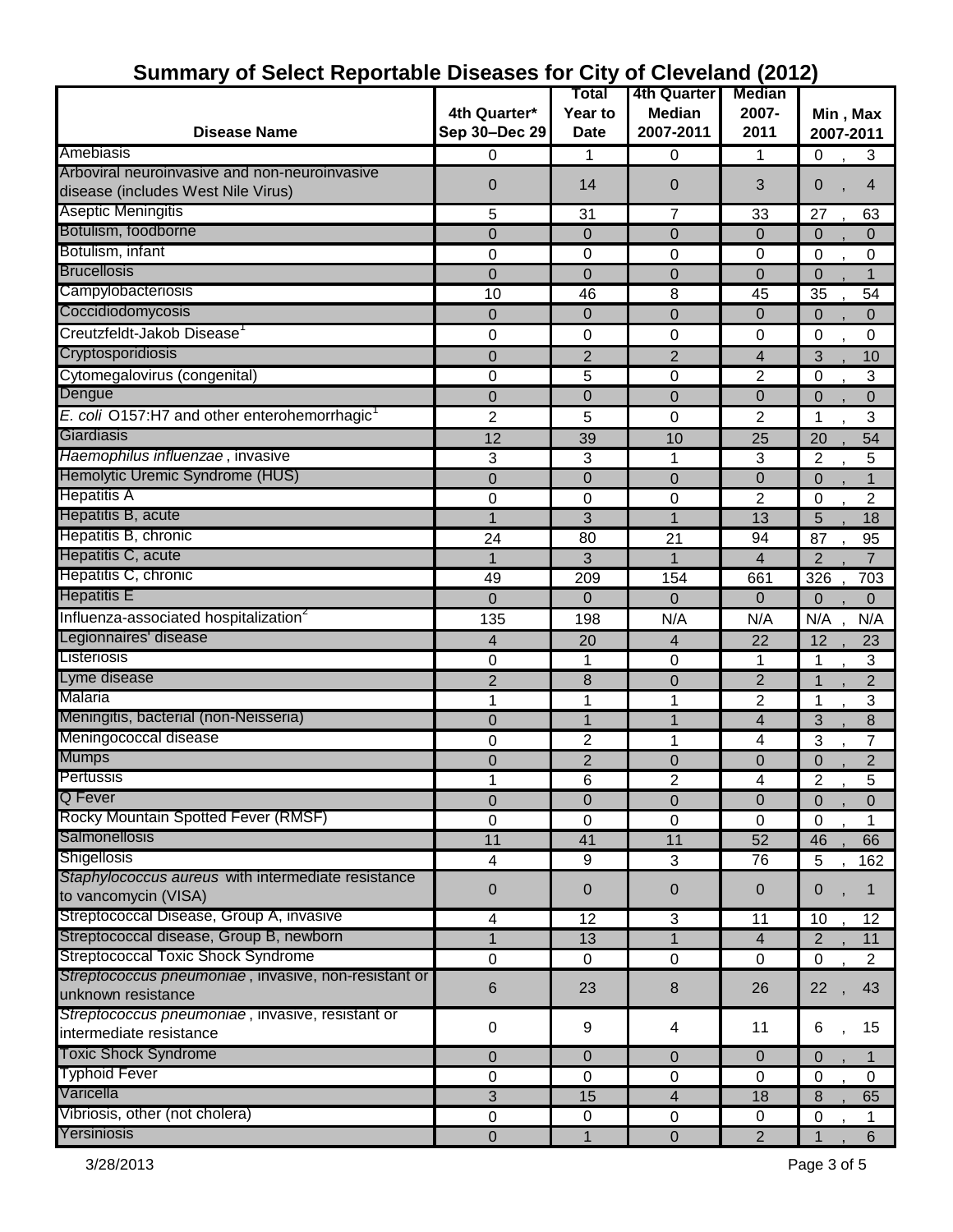|                                                                                     | 4th Quarter*   | <b>Total</b><br>Year to | <b>4th Quarter</b><br><b>Median</b> | <b>Median</b><br>2007- | Min, Max                      |
|-------------------------------------------------------------------------------------|----------------|-------------------------|-------------------------------------|------------------------|-------------------------------|
| <b>Disease Name</b>                                                                 | Sep 30-Dec 29  | <b>Date</b>             | 2007-2011                           | 2011                   | 2007-2011                     |
| Amebiasis                                                                           | 0              | 0                       | 0                                   | 0                      | 0<br>0                        |
| Arboviral neuroinvasive and non-neuroinvasive<br>disease (includes West Nile Virus) | 0              | $\mathbf 0$             | 0                                   | $\overline{0}$         | $\mathbf 0$<br>1              |
| Aseptic Meningitis                                                                  | 0              | $\overline{c}$          | 0                                   | 1                      | 0<br>3                        |
| Botulism, foodborne                                                                 | 0              | $\overline{0}$          | 0                                   | $\mathbf 0$            | $\overline{0}$<br>$\Omega$    |
| Botulism, infant                                                                    | 0              | 0                       | 0                                   | 0                      | $\mathbf 0$<br>0              |
| <b>Brucellosis</b>                                                                  | 0              | $\mathbf 0$             | 0                                   | $\overline{0}$         | $\mathbf 0$<br>$\Omega$       |
| Campylobacteriosis                                                                  | 0              | 4                       | 1                                   | 4                      | $\overline{2}$<br>8           |
| Coccidiodomycosis                                                                   | 0              | $\mathbf 0$             | 0                                   | $\overline{0}$         | 1<br>$\Omega$                 |
| Creutzfeldt-Jakob Disease <sup>1</sup>                                              | 0              | 0                       | 0                                   | 0                      | 0<br>0                        |
| Cryptosporidiosis                                                                   | 0              | $\mathbf 0$             | 0                                   | 1                      | $\mathbf 0$                   |
| Cytomegalovirus (congenital)                                                        | 0              | 0                       | $\mathbf 0$                         | 0                      | 0<br>1                        |
| Dengue                                                                              | 0              | $\mathbf 0$             | 0                                   | $\overline{0}$         | $\mathbf 0$<br>0              |
| E. coli O157:H7 and other enterohemorrhagic <sup>1</sup>                            | 0              | 0                       | 0                                   | 0                      | 0<br>1                        |
| Giardiasis                                                                          | 0              | $\Omega$                | 0                                   | $\overline{2}$         | 3<br>$\Omega$                 |
| Haemophilus influenzae, invasive                                                    | 0              | 0                       | 0                                   | 0                      | $\mathbf 0$<br>0              |
| Hemolytic Uremic Syndrome (HUS)                                                     | 0              | $\mathbf 0$             | 0                                   | $\mathbf 0$            | $\Omega$<br>0                 |
| <b>Hepatitis A</b>                                                                  | 0              | 0                       | 0                                   | 0                      | 0<br>0                        |
| Hepatitis B, acute                                                                  | $\overline{0}$ | $\mathbf 1$             | 0                                   | $\Omega$               | $\Omega$<br>$\Omega$          |
| Hepatitis B, chronic                                                                | 3              | 6                       | 2                                   | 5                      | 2<br>7                        |
| Hepatitis C, acute                                                                  | 0              | $\mathbf 0$             | 0                                   | $\mathbf 0$            | $\mathbf 0$<br>$\overline{0}$ |
| Hepatitis C, chronic                                                                | 1              | 3                       | 3                                   | 15                     | 9<br>21                       |
| <b>Hepatitis E</b>                                                                  | 0              | $\mathbf 0$             | 0                                   | $\mathbf 0$            | $\overline{0}$<br>$\Omega$    |
| Influenza-associated hospitalization <sup>2</sup>                                   | 8              | 12                      | N/A                                 | N/A                    | N/A<br>N/A                    |
| Legionnaires' disease                                                               | 0              | $\mathbf 0$             | 0                                   | $\mathbf 1$            | 2<br>0                        |
| Listeriosis                                                                         | 0              | 0                       | 0                                   | 0                      | 1<br>0                        |
| Lyme disease                                                                        | 0              | 1                       | 0                                   | $\overline{0}$         | $\mathbf 0$<br>1              |
| Malaria                                                                             | 0              | 0                       | 0                                   | $\Omega$               | $\mathbf 0$<br>1              |
| Meningitis, bacterial (non-Neisseria)                                               | 0              | $\mathbf 0$             | 0                                   | $\mathbf 0$            | $\mathbf 0$<br>0              |
| Meningococcal disease                                                               | 0              | 0                       | 0                                   | 0                      | 0<br>0                        |
| <b>Mumps</b>                                                                        | $\Omega$       | $\mathbf 0$             | 0                                   | $\Omega$               | $\mathbf 0$<br>$\Omega$       |
| Pertussis                                                                           | 0              | 0                       | 0                                   | 0                      | 0<br>1<br>$\mathbf{r}$        |
| Q Fever                                                                             | 0              | $\mathbf 0$             | 0                                   | $\mathbf 0$            | $\Omega$<br>$\Omega$          |
| Rocky Mountain Spotted Fever (RMSF)                                                 | 0              | 1                       | $\mathbf 0$                         | 0                      | $\mathbf 0$<br>0              |
| Salmonellosis                                                                       | 1              | 5                       | $\mathbf{1}$                        | 4                      | 1<br>$\boldsymbol{8}$         |
| Shigellosis                                                                         | 1              | $\overline{c}$          | $\mathbf 0$                         | 1                      | $\mathbf 0$<br>7              |
| Staphylococcus aureus with intermediate resistance                                  |                |                         |                                     |                        |                               |
| to vancomycin (VISA)                                                                | 0              | $\mathbf 0$             | $\mathbf 0$                         | $\pmb{0}$              | 0<br>0                        |
| Streptococcal Disease, Group A, invasive                                            | $\pmb{0}$      | $\mathbf 0$             | $\pmb{0}$                           | 0                      | 0<br>1                        |
| Streptococcal disease, Group B, newborn                                             | 0              | $\mathbf 0$             | 0                                   | $\mathbf 0$            | 0<br>1                        |
| <b>Streptococcal Toxic Shock Syndrome</b>                                           | 0              | $\mathbf 0$             | $\mathbf 0$                         | 0                      | $\mathbf 0$<br>0              |
| Streptococcus pneumoniae, invasive, non-resistant or<br>unknown resistance          | 0              | $\overline{2}$          | 0                                   | $\mathbf 1$            | $\overline{2}$<br>0           |
| Streptococcus pneumoniae, invasive, resistant or                                    | 0              | 0                       | 0                                   | $\pmb{0}$              | 0<br>1                        |
| intermediate resistance                                                             |                |                         |                                     |                        |                               |
| <b>Toxic Shock Syndrome</b>                                                         | 0              | $\mathbf 0$             | 0                                   | $\Omega$               | $\Omega$<br>$\Omega$          |
| <b>Typhoid Fever</b>                                                                | $\pmb{0}$      | $\pmb{0}$               | $\pmb{0}$                           | $\pmb{0}$              | $\mathbf 0$<br>0              |
| Varicella                                                                           | 0              | $\pmb{0}$               | 0                                   | 1                      | 0<br>$\mathbf{3}$             |
| Vibriosis, other (not cholera)                                                      | $\mathbf 0$    | $\mathbf 0$             | $\pmb{0}$                           | $\mathbf 0$            | $\mathbf 0$<br>0              |
| Yersiniosis                                                                         | $\mathbf 0$    | $\overline{0}$          | 0                                   | $\mathbf 0$            | $\mathbf{0}$                  |

### **Summary of Select Reportable Diseases for City of Shaker Heights (2012)**